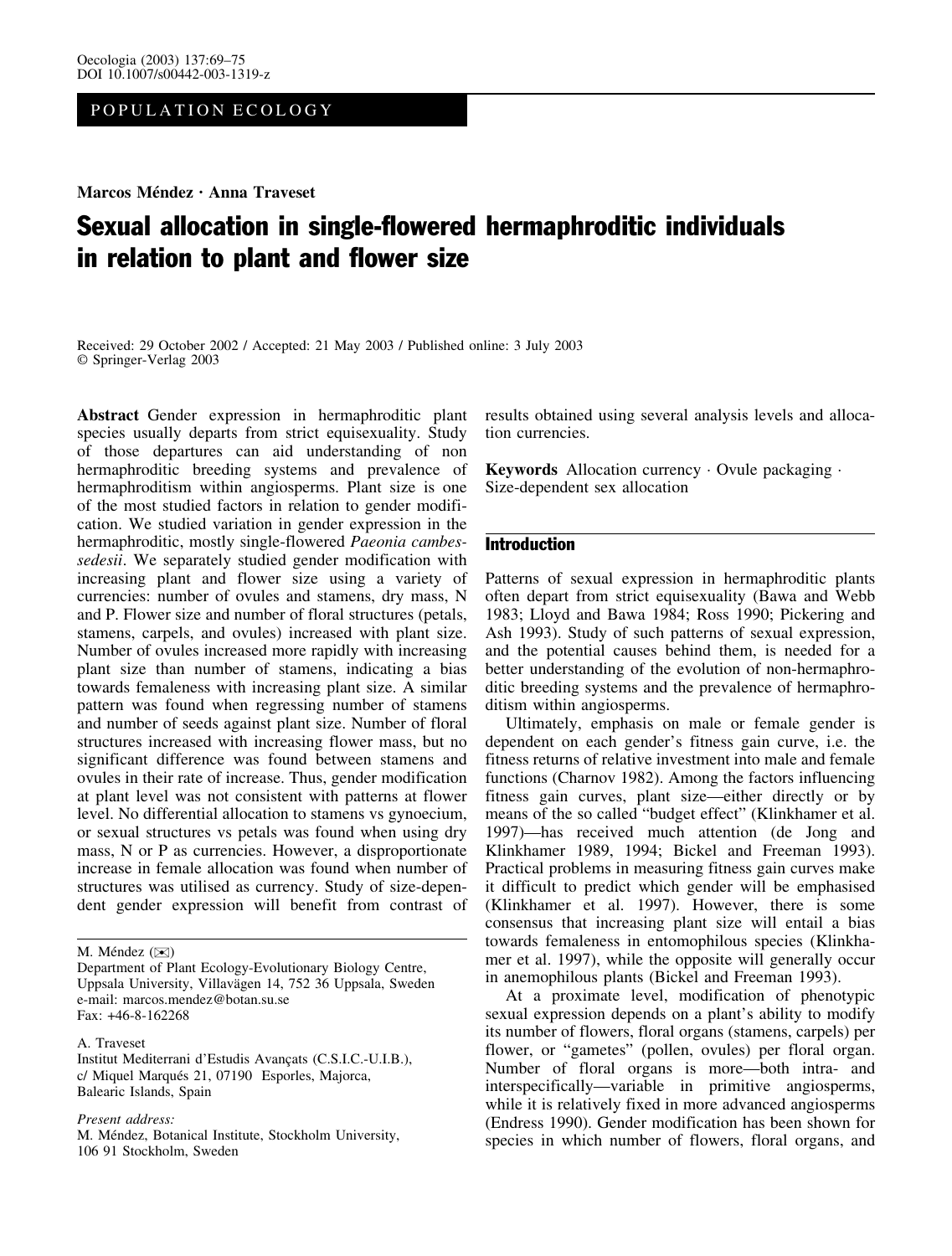gametes per floral organ are not fixed (Bawa and Webb 1983). Gender modifications by altering gamete number per floral organ (Vogler et al. 1999) or biomass of floral organs (Kudo et al. 2001) are also known. Finally, functional gender modification can occur by altering patterns of seed production and seed-ovule ratio (Stöcklin and Favre 1994), even in species with a fixed number of floral organs per flower (Klinkhamer and de Jong 1993), i.e. a constant phenotypic gender expression.

Although possibilities of phenotypic or functional gender modification seem a priori limited for singleflowered species, they have been shown to occur (e.g. Wright and Barrett 1999). Furthermore, single-flowered species provide convenient, simple systems to study sizedependent gender expression and their underlying causes. First, only number or size of floral organs can be modified with plant size. Second, as floral display is equivalent to flower size, connections among floral display, importance of attractive structures and seed-ovule ratio are easier to establish, without the confounding effect of flower number.

Those changes in gender expression can be mediated by plant size-dependent changes in flower size (Sakai 1998; Wright and Barrett 1999) entailing a differential increase in the amount or size of some organs (Koelewijn and Hunscheid 2000; Méndez 2001; Ushimaru and Nakata 2001). It is usually considered that constraints due to requirements of fine tuning to pollinator body (Cresswell 1998; Ushimaru and Nakata 2001) or to maintenance cost of bigger flower portions (Galen 1999) will keep flowers or floral organs within a limited range of variation or below a certain size threshold. It is thus interesting to explore the potential of single-flowered species to increase flower size and its bearing on gender expression. Such increase can be a result of purely ontogenetic processes without any functional meaning (Kudoh et al. 2001). But it could also be a functionally meaningful variation related to cost-benefit considerations, i.e. an increase in flower size could involve differences in expected gains through female, male or attractive structures (Méndez 2001).

The relationship between plant and flower sizes in single-flowered plants can be tight (Wright and Barrett 1999) or loose (Sánchez-Lafuente 2002) and thus both plant and flower levels are relevant in the study of sizedependent gender modification. Usually, the allocation at the flower level has been measured as metric estimations of size (Ushimaru and Nakata 2001), number of gametes (Wright and Barrett 1999) or dry mass (Wright and Barrett 1999; Méndez 2001). Other potentially relevant currencies, such as N or P (Ashman and Baker 1992), have been seldom quantified despite repeated warnings that they could give a different view of allocation patterns (Goldman and Willson 1986). Thus, consistency in sexual expression across levels and currencies should be tested.

We studied the ability of the single-flowered hermaphroditic Paeonia cambessedesii to modify its sex expression with plant and flower size. Our specific questions were: (1) How variable is flower size and number of floral organs? (2) Is that variation related to differences in plant and/or flower size? (3) Do differences in plant and/or flower size entail a change in phenotypic or functional sexual expression? (4) Are patterns of sexual allocation consistent across levels (ramet, flower) and currencies (number of structures, dry mass, N, P)?

## Materials and methods

Study species

P. cambessedesii (Paeoniaceae) is a herbaceous perennial plant endemic to the Balearic Islands. The perennating organ is a tuber from which the aerial part develops during winter. Stems bear imparipinnate leaves with a variable number of folioles. Most individuals in our study population produced a single stem; the frequency of multistemmed individuals, i.e. stems probably connected to the same underground rhizome, was  $15.6\%$  (n=231). In other populations the frequency of multistemmed individuals can be higher, depending on growing conditions. On flowering stems a single terminal flower bud develops in late March to middle April. The flower has a variable number of dark pink petals, with many stamens and several carpels. Despite the presence of a disc around the carpels, no nectar is secreted. The species is self-compatible (A. Traveset, in preparation). Flowers are mainly visited by bees and small beetles (A. Traveset, in preparation). Fruits ripen in June and aerial portions dry out shortly after.

The study was carried out at Es Fondall de Ses Basses, between Andraxt and Estellencs, a locality at around 100 m above sea level in the mountains north-west of Mallorca. The plants were growing on a north-facing slope on calcareous soil. Vegetation was dominated by the palm Chamaerops humilis and the exotic tussock grass Ampelodesmos mauritanica.

Flower size, number of floral organs and sexual expression in relation to plant size

Between 10 and 14 April 2000, a total of 53 ramets with flower buds were haphazardly chosen and labelled. For each ramet, leaves were measured to the nearest millimetre from its attachment point at the stem to the tip of the apical leaflet; plant size was estimated as the sum of the length of all its leaves. This estimate of plant size was well correlated to vegetative dry mass  $(r = 0.82, n = 33, P)$ <0.0001). As there is a gradual transition from leaves to bracts to sepals, we considered as leaves those being at least 2 mm apart from the floral receptacle.

For all labelled ramets, number of petals, stamens and carpels were counted and length to the nearest millimetre of 3–4 outer petals was measured. After fruit maturation, fruits were collected and both seeds and undeveloped ovules were counted. Herbivory and fruit abortion, as well as use of a subsample for other purposes (see next section), caused missing values for some of the variables. Final sample sizes are shown in Table 1. Sexual expression was assessed by comparing stamen number vs ovules or seeds (see below). Although the more proper comparison would be pollen amount, instead of stamen number, this was not feasible in this study. A preliminary assessment of pollen amount per stamen yielded an average of 20,636 pollen grains per anther (range: 15,366–29,299;  $n = 4$  flowers, 5 anthers per flower, 5 replicates per anther). Variation between replicates of the same anther accounted for 15.1% of the total variance, while anthers of the same flower accounted for an additional 30.2% and differences between flowers for 54.7%.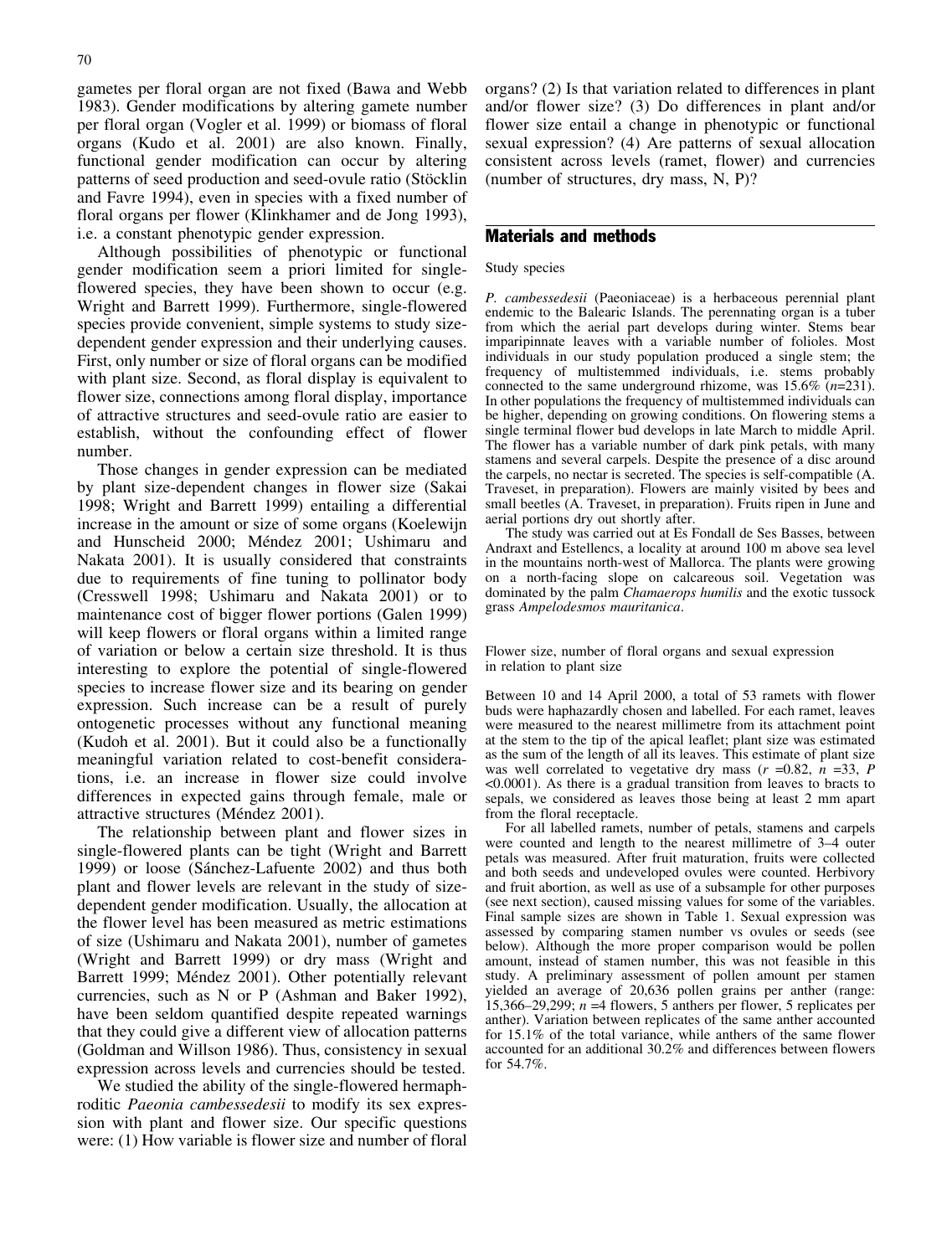**Table 1** Mean  $\pm$  SD, range, and sample size for vegetative and reproductive variables in Paeonia cambessedesii. Results of correlation analysis testing the relationship between reproductive variables and plant size index are also indicated

| Variable                                 | Mean $\pm$ SD     | Range         | n  | r    | P      |
|------------------------------------------|-------------------|---------------|----|------|--------|
| Leaf number                              | $6.0 \pm 1.7$     | $4 - 10$      | 53 |      |        |
| Total leaf length (mm; plant size index) | $820.5 \pm 369.0$ | 266-1,719     | 53 |      |        |
| Flower dry mass (mg)                     | $486.1 \pm 123.0$ | 239.7-739.2   | 21 | 0.49 | 0.0234 |
| Sepal number                             | $4.0 \pm 0.9$     | $3-6$         | 21 |      |        |
| Petal number                             | $7.6 \pm 1.4$     | $5 - 11$      | 51 | 0.78 | 0.0000 |
| Average outer petal length (mm)          | $40.9 \pm 8.6$    | $28.0 - 61.8$ | 46 | 0.56 | 0.0001 |
| Stamen number                            | $164.9 \pm 60.3$  | $81 - 323$    | 41 | 0.78 | 0.0000 |
| Carpel number                            | $5.1 \pm 1.6$     | $2 - 9$       | 53 | 0.69 | 0.0000 |
| Ovule number per flower                  | $85.4 \pm 41.0$   | $34 - 198$    | 41 | 0.64 | 0.0000 |
| Average ovule number per carpel          | $16.4 \pm 4.0$    | $8.5 - 25.2$  | 41 |      |        |
| Seed number                              | $21.2 \pm 21.0$   | $4 - 92$      | 28 | 0.66 | 0.0001 |
| Seed set $(\% )$                         | $23.8 \pm 10.9$   | $4.6 - 48.7$  | 26 | 0.32 | 0.1074 |

Sexual expression at flower level and resource allocation to different floral structures

From the labelled ramets, a subsample of 15 flowers in female (petals open and stigmas receptive but anthers not dehiscent) or early hermaphrodite (<20% of the anthers dehiscent) stage were harvested on 10 and 12 April 2000. Six additional flowers were harvested on 1 April 2001. For this subsample, additional data were collected to address sexual expression at flower level and to examine resource (dry mass, N, P) allocation to floral structures.

In the lab, each flower was divided into petiole, bracts, sepals (including bracts just partially transformed in sepals), accessory leaves (i.e. leaves directly borne on the floral receptacle), receptacle, carpels, stamens and petals. The number of sepals, petals, stamens, carpels and ovules per carpel was counted. Length of every petal was measured to the nearest 0.5 mm. All the portions were subsequently oven-dried for 2 days at  $60^{\circ}$ C and weighed to the nearest 0.1 mg. For N and P content analysis, petiole, receptacle and sepals were pooled. Each structure was digested in sulphuric acid and analysed for total N and P by means of a Flow Injection Analyser (Tecator, Höganäs, Sweden).

#### Statistical analyses

At the plant level, relationships between size of flowers or number of floral organs and plant size were studied by correlation analysis. Similar statistical methods were used to analyse the increase of floral organ number with flower size.

In addition, rate of increase in allocation to stamens vs ovules or seeds was investigated by comparing the slopes of the relationships between the above-mentioned structures and plant size, after  $log_{10}$ transformation (Ushimaru and Nakata 2001). In these cases regression analysis was utilised, as we were specifically interested in the slope of the relationships. Reduced major axis (RMA) regression slopes were calculated, as recommended by Green (1999). Comparisons between slopes were carried out by a t-test (Zar 1999).

Allometric variation between pairs of floral organs (e.g. stamen vs ovule number) was studied according to the procedures explained in Méndez (2001). Briefly, log<sub>10</sub>-transformed variables were regressed against each other and the RMA slope value was obtained. Departure of the slope from 1, indicating a disproportionate increase in one of the floral organs with an increase in the other floral organ's amount, was tested by means of a t-test (Zar 1999). Comparisons were made using four kinds of allocation currencies: number of floral structures and dry mass, N or P allocated to floral fractions.

Patterns of ovule packaging within flowers were studied as follows. Number of ovules per flower (OVU) is determined by two components: number of carpels per flower (CAR) and average number of ovules per carpel (OVUCAR). The contribution of variation in both of these components to variation in number of ovules per flower was analysed according to procedures described in Méndez (1997) and Sánchez-Lafuente et al. (1999). Variance in

log<sub>10</sub>-transformed values of OVU, CAR and OVUCAR was calculated, as well as 2 times the covariance between logtransformed values of CAR and OVUCAR. Variances and covariances were divided by Var (log OVU) and expressed as percentages.

Comparisons between stamens and carpels within a flower were done by t-tests for paired samples, after testing normality of the difference between pairs of values (Zar 1999). When this assumption was not met, Wilcoxon matched-pairs test was used.

#### **Results**

Flower size, number of floral organs and sexual expression in relation to plant size

All reproductive ramets studied were single-flowered, as typical for this species. Leaf number and plant size index, as well as flower size, showed a broad variation (Table 1). Flower dry mass as well as average length of outer petals significantly increased with plant size index (Table 1). Flowers had a variable number of petals (5 to 11), stamens (81 to 323), carpels (2 to 9) and ovules (34 to 198; Table 1). Number of petals, stamens, carpels and ovules per flower increased with increasing plant size index (Table 1). Stamen number increased at a significantly lower rate than ovule number with increasing plant size index (Fig. 1). Seed number significantly increased with increasing plant size index, but not seed set (Table 1). Seed number increased at a higher rate than stamen number with increasing plant size index (Fig. 1).

Number of floral organs and sexual expression in relation to flower size

Number and average length of petals, and number of stamens, carpels and ovules significantly increased with increasing flower mass (Table 2). Number of sepals and average number of ovules per carpel showed no significant relationship with flower mass (Table 2). None of the relationships above improved when plant size was added to the regression model (results not shown). Stamen and ovule number increased at a similar rate with increasing flower mass  $(b_{\text{RMA}} \pm \text{SE} = 1.364 \pm 0.194$  for stamens, 1.246 $\pm$ 0.230 for ovules;  $t_{38}$  =0.952; P >0.1).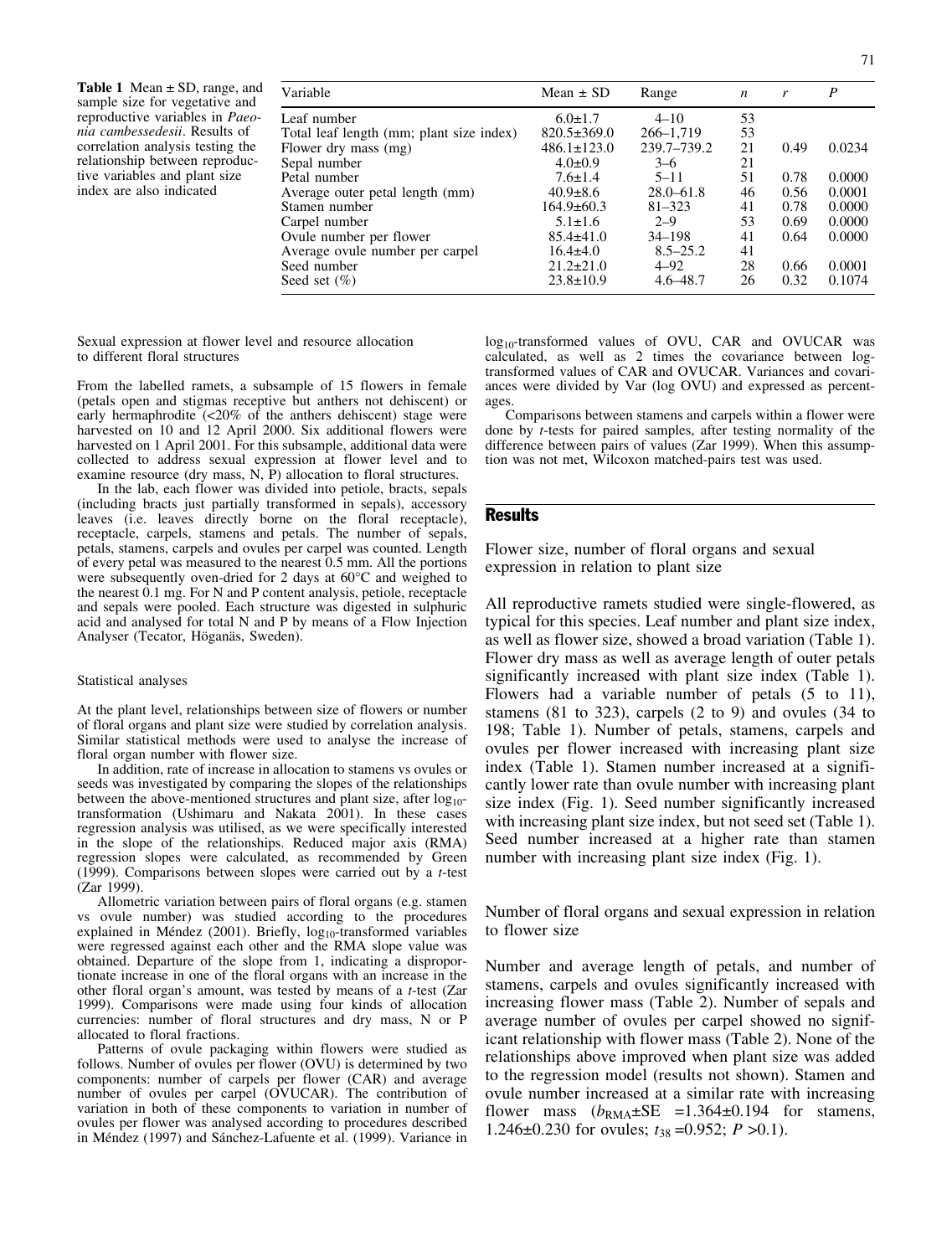

Fig. 1 Increase in the number of stamens (closed dots), ovules (open dots), and seeds (closed triangles) with increasing plant size index. Slopes presented are based on reduced major axis (RMA) regression:  $b\pm SE$  =0.757 $\pm$ 0.084 for stamens, 1.114 $\pm$ 0.143 for ovules, 2.046±0.316 for seeds. RMA slopes for stamens and ovules were significantly different ( $t_{78}$  =2.198;  $\hat{P}$  <0.05). RMA slopes for stamens and seeds were significantly different ( $t_{65}$ =4.828; P <0.001)

Table 2 Results of correlation analysis testing the relationship between the amount or length of floral organs and flower mass in  $\hat{P}$ . cambessedesii

| Variable                        |      | n  |        |
|---------------------------------|------|----|--------|
| Sepal number                    | 0.21 | 21 | 0.3638 |
| Petal number                    | 0.47 | 21 | 0.0303 |
| Average petal length (mm)       | 0.58 | 15 | 0.0224 |
| Stamen number                   | 0.74 | 21 | 0.0001 |
| Carpel number                   | 0.59 | 21 | 0.0046 |
| Ovule number per flower         | 0.61 | 21 | 0.0035 |
| Average ovule number per carpel | 0.16 | 21 | 0.4880 |

Log<sub>10</sub> ovule number per flower increased with increasing  $log_{10}$  carpel number per flower with a slope significantly greater than 1 ( $b_{\text{RMA}} = 1.583 \pm 0.120$  SE,  $t_{39}$  $=4.858, P \leq 0.001$ . This suggests that flowers with more carpels contained more ovules per carpel. Indeed, mean

number of ovules per carpel increased with increasing carpel number per flower  $(r = 0.48, n = 41, P = 0.002)$ . Variation in CAR accounted for 39.5% of the variation in OVU while the covariance between CAR and mean ovule number per carpel (OVUCAR) accounted for an additional 29.6% and variation in OVUCAR 29.4%.

#### Resource allocation to floral structures

Petals were the floral structure receiving the highest allocation in terms of dry mass (Table 3). Overall, sexual structures comprised around 35% of floral dry mass, compared to around 34% for green accessory structures and 31% for attractive structures (Table 3). Patterns of resource allocation to different flower portions in terms of nutrients showed some differences with respect to dry mass allocation (Table 3). Both in terms of N and P, stamens were the floral structure receiving the highest allocation (Table 3). Overall, sexual structures comprised around 52% of total N or P, compared to 30–27% for green accessory structures and 19–21% for attractive structures (Table 3). [N] (Wilcoxon test:  $Z = -3.146$ ,  $n = 21$ ,  $P = 0.017$  and [P] (Wilcoxon test:  $Z = -3.563$ ,  $n = 21$ ,  $P = 0.004$ ) were significantly higher in carpels than in stamens. [N] (*t*-test for paired samples:  $t_{20} = 21.30$ ,  $P = 0.000$ ) and [P] (*t*-test for paired samples:  $t_{20} = 11.97$ ,  $P \leq 0.001$ ) were higher in sexual structures than in attractive structures.

The structure of correlations among floral portions differed across allocation currencies (Table 4). Correlations in terms of P qualitatively agreed with those in terms of dry mass, although correlation between stamens and gynoecium was stronger, while correlation between stamens and petals was weaker (Table 4A, C). On the other hand, correlations in terms of N showed inverse patterns of significance to the ones in terms of dry mass or P (Table 4B), except for the correlation between petals and gynoecium.

**Table 3** Mean  $\pm$  SD (%) allocation of resources to different floral structures in P. cambessedesii in terms of dry mass, nitrogen and phosphorus ( $n = 21$  flowers). Concentrations are given in mmol/g dry mass

| Structure                             | Mass (mg)                               | Nitrogen $(\mu$ g)                                  | Phosphorus $(\mu g)$                          | [Nitrogen]                           | [Phosphorus]                  |
|---------------------------------------|-----------------------------------------|-----------------------------------------------------|-----------------------------------------------|--------------------------------------|-------------------------------|
| Green accessory structures<br>Petiole | $163.1\pm41.7(34.2)$<br>$25.7 \pm 14.4$ | $3,247.8 \pm 1,043.3$ (30.0)<br>$2,440.9 \pm 625.2$ | $422.0 \pm 322.1$ (26.7)<br>$348.1 \pm 310.5$ | $141.9 \pm 29.6$<br>$135.8 \pm 29.2$ | $8.7\pm8.3$<br>$9.1 \pm 10.1$ |
| Receptacle                            | $45.2 \pm 12.6$                         |                                                     |                                               |                                      |                               |
| Sepals                                | $58.7 \pm 16.8$                         |                                                     |                                               |                                      |                               |
| Accessory leaf                        | $37.0 \pm 21.4^a$                       | $891.8 \pm 563.1^a$                                 | $81.7 \pm 45.0^a$                             | $166.0 \pm 50.6^a$                   | $7.2 \pm 1.6^a$               |
| Petals                                | $153.1 \pm 53.9$ (31.1)                 | $2,021.4 \pm 576.3$ (18.8)                          | $316.8 \pm 114.5$ (21.4)                      | $97.9 \pm 21.4$                      | $6.8{\pm}2.1$                 |
| Sexual structures                     | $169.8 \pm 51.8$ (34.7)                 | $5,599.5 \pm 1,750.7$ (51.2)                        | $799.2 \pm 343.7$ (52.0)                      | $235.4 \pm 30.7$                     | $14.9 \pm 3.7$                |
| <b>Stamens</b>                        | 114.2±36.5                              | $3,545.1 \pm 1,310.1$                               | $501.8 \pm 258.8$                             | $220.9 \pm 41.4$                     | $13.8 \pm 4.6$                |
| Gynoecium                             | $55.6 \pm 24.2$                         | $2.054.4 \pm 849.7$                                 | $297.4 \pm 118.7$                             | $277.8 \pm 121.9$                    | $17.9 \pm 5.3$                |

 $n = 19$  flowers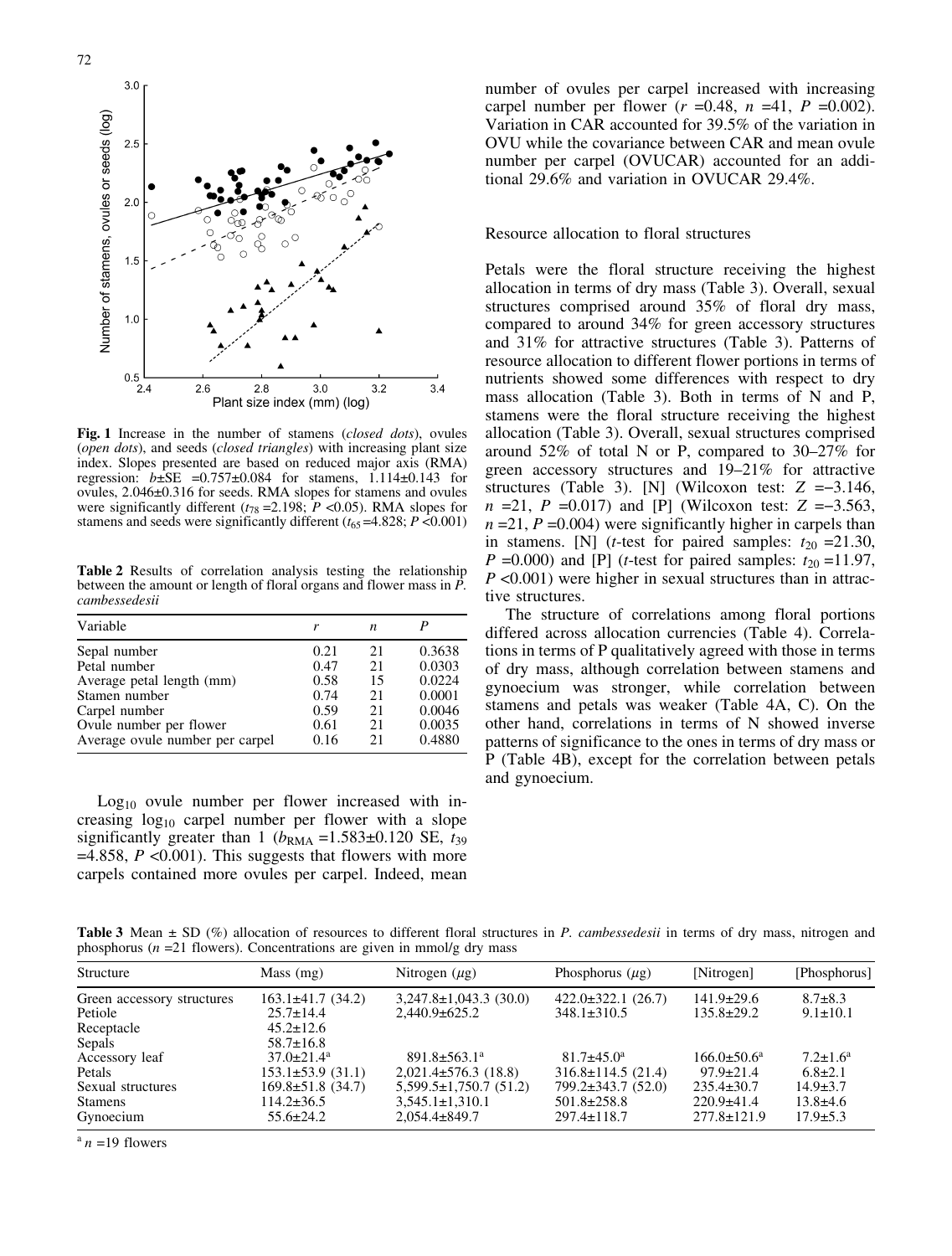|                                                        | Petals              | <b>Stamens</b>                                 | Gynoecium                                                         |
|--------------------------------------------------------|---------------------|------------------------------------------------|-------------------------------------------------------------------|
| A—Dry mass                                             |                     |                                                |                                                                   |
| Green accessory structures<br>Petals<br><b>Stamens</b> | $0.345$ (P = 0.126) | $0.352$ (P = 0.117)<br>$0.681$ (P = 0.001)     | $0.435$ (P = 0.049)<br>$0.613$ (P = 0.003)<br>$0.435$ (P = 0.049) |
| B—Nitrogen                                             |                     |                                                |                                                                   |
| Green accessory structures<br>Petals<br><b>Stamens</b> | $0.537 (P = 0.012)$ | $0.502$ (P = 0.021)<br>$0.360$ ( $P = 0.109$ ) | $0.339$ (P = 0.133)<br>$0.683$ (P = 0.001)<br>$0.281$ (P = 0.217) |
| C—Phosphorus                                           |                     |                                                |                                                                   |
| Green accessory structures<br>Petals<br><b>Stamens</b> | $0.218$ (P = 0.343) | $0.372(P=0.097)$<br>0.496 $(P = 0.022)$        | $0.195$ (P = 0.396)<br>$0.667$ (P = 0.001)<br>$0.604$ (P = 0.004) |

Table 5 Results of the RMA regression testing allometry (significant departure from a slope of 1) in the comparison of selected floral portions, using three different allocation currencies  $(n = 21$  in all cases)

| Comparison/currency                | r                       | $b \pm SE$                                                  | $t_{19}$                      | P                     |  |
|------------------------------------|-------------------------|-------------------------------------------------------------|-------------------------------|-----------------------|--|
| Androecium vs gynoecium            |                         |                                                             |                               |                       |  |
| Dry mass<br>Nitrogen<br>Phosphorus | 0.362<br>0.344<br>0.521 | $0.876 \pm 0.187$<br>$1.044 \pm 0.225$<br>$1.386 \pm 0.272$ | $-0.663$<br>0.196<br>1.419    | >0.5<br>>0.5<br>>0.05 |  |
| Attractive vs sexual structures    |                         |                                                             |                               |                       |  |
| Dry mass<br>Nitrogen<br>Phosphorus | 0.772<br>0.656<br>0.657 | $1.179 \pm 0.172$<br>$0.883 \pm 0.153$<br>$0.956 \pm 0.166$ | 0.685<br>$-0.765$<br>$-0.265$ | >0.5<br>>0.2<br>>0.5  |  |

Sexual expression in terms of number of floral structures, dry mass, N and P

Number of stamens and ovules per flower were positively correlated ( $r = 0.76$ ,  $n = 33$ ,  $P < 0.0001$ ). An allometric analysis of stamen vs ovule number revealed a slope significantly lower than 1 ( $b_{\text{RMA}}$  =0.759±0.087 SE,  $t_{31}$  $=-2.762, P < 0.01$ , indicating a disproportionate increase in ovule number with increasing stamen number. Number of stamens and seeds per flower were also positively correlated  $(r = 0.72, n = 18, P = 0.0007)$ . An allometric analysis of stamen vs seed number revealed a slope significantly lower than 1 ( $b_{\text{RMA}}$  =0.494±0.089 SE,  $t_{16}$  $=-5.555$ ,  $P < 0.001$ ), indicating a disproportionate increase in seed number with increasing stamen number.

When using dry mass, N or P as allocation currency, increase in resource allocation to all fractions tested (androecium vs gynoecium, attractive vs sexual structures) was isometric (Table 5). Only in terms of P, was the departure from 1 in the comparison androecium vs gynoecium close to significance (Table 5).

# **Discussion**

Flower size, number of floral organs and sexual expression in relation to plant size

Our study showed substantial intraspecific variation for number of floral structures in P. cambessedesii. Similar variation has been documented for other species of herbaceous Paeonia (Schlising 1976; Sánchez-Lafuente et al. 1999; Sánchez-Lafuente 2002). In P. cambessedesii both flower size and amount of floral organs increased with increasing plant size. In single-flowered *P. broteroi* individuals, however, Sánchez-Lafuente (2002; Sánchez-Lafuente et al. 1999) found weak or non significant correlations between plant height and flower size. In a broader context, positive relationships between plant and flower size have been found for other single-flowered species (Erythronium, Sakai 1998; Trillium, Wright and Barrett 1999) and are generally expected to hold for plants, on a mechanical and natural history basis (Primack 1987). Finding out whether this intraspecific variation in P. cambessedesii represents a fixed trait of each genotype or varies in a plastic way with changes in the size of a given individual will require following the same individuals along several reproductive events. Notwithstanding, in individuals with several ramets, flower size and number of floral structures was not fixed but dependent on ramet size (M. Méndez and A. Traveset, personal observation). Thus, that variation and its relationship with plant size is plastic to some extent.

In entomophilous plants, previous studies have predominantly found increased femaleness with increasing plant size (de Jong and Klinkhamer 1989; Klinkhamer and de Jong 1993; Pickering and Ash 1993; see Wright and Barrett 1999 for two single-flowered Trillium species). However, no change in sex expression with plant size (Pickering and Ash 1993) and a few cases of increased maleness (Méndez 2001; Klinkhamer et al. 1997) are known. It is interesting to note that in our study increased femaleness was found both as a change in phenotypic (stamens vs ovules) and functional (stamens vs seeds) gender expression. This means that allocation patterns at flowering had actual consequences for female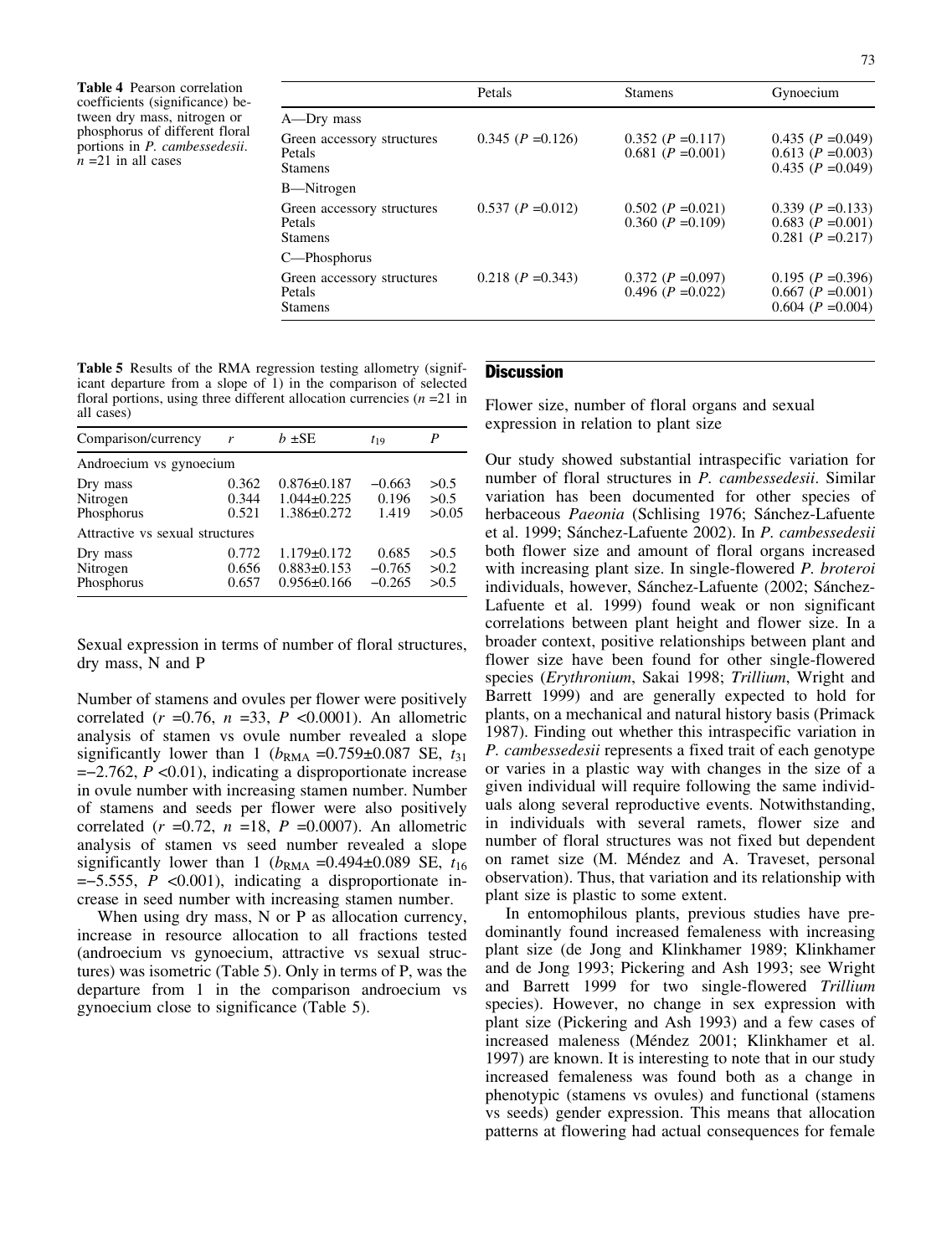fitness. Providing that variation in number of floral structures and its purported plastic relationship with plant size has a genetic basis, this opens the interesting possibility that those fitness consequences could feedback into the allocation to floral structures.

As the present study was purely descriptive, the causal mechanisms underlying the relationship between plant size, flower size and gender modification remain unknown. This is, however, true for most previous studies of size-dependent gender (SDG) modification in plants (e.g. de Jong and Klinkhamer 1989; Wright and Barrett 1999). The reason could be that, despite a well established theory for the "size advantage model" of Ghiselin (1969; Charnov 1982), the generality of SDG modification in cosexual plants remains contentious (Klinkhamer et al. 1997). While further observational evidence for SDG modification is needed, we acknowledge that experimental studies should be conducted for those species in which the patterns have already been documented. As the distinction by Klinkhamer et al. (1997) between "direct" and "budget" effects of plant size reveals, plant size integrates very diverse factors potentially affecting gender expression. Local mate competition (LMC), local resource competition (LRC), geitonogamy, resource level and increased attractiveness to pollinators are the most commonly considered (Ghiselin 1969; de Jong and Klinkhamer 1994; Klinkhamer et al. 1997). Estimates of LMC and LRC have rarely been made in plants in relation to sexual allocation (see however Rademaker and de Jong 1999; Greef et al. 2001) and should be considered in future studies. Experimental manipulations or resource level and floral display will also be necessary in order to ascertain which mechanisms underlie the relationship between plant size and sexual expression in P. cambessedesii. In addition, experimental manipulation of phenotypic gender expression will be needed in order to show the adaptive value of the trends in gender modification.

Number of floral organs and sexual expression in relation to flower size

For single-flowered plants, we hypothesized that a larger plant could modify its gender expression by means of associated changes in flower size. As flower size influences visitation rate by pollinators (Bell 1985), as well as increased maintenance costs (Galen 1999), fitness gain curves could also be affected, resulting in modification of gender expression. Flower size-dependent changes in allocation to floral structures have been reported for multi-flowered species (Ashman and Baker 1992). If flowers mainly have a male function (Bell 1985), one would expect for single-flowered species a disproportionate increase in petal number or size, or stamen number or mass, with increasing plant size. In P. cambessedesii, petal size and number of floral structures increased with increasing flower mass but no change in gender expression was associated to that increase. Our results show that changes in gender expression at the plant level were at least partially uncoupled from flower size due to: (1) loose correlation between plant and flower size, and (2) rather loose phenotypic correlations among floral portions (see also Sánchez-Lafuente 2002 for *P. broteroi*). This looseness could be related to the generalist pollination syndrome in Paeonia (Bernhardt 2000; see however Sánchez-Lafuente 2002 for intraspecific spatial variation in correlation between floral characters and pollinator fauna in a generalist *Paeonia*). In addition, the lack of agreement between patterns at plant and flower levels points to adaptive modification of gender expression and not to mere changes in allocation as a result of ontogenetic constraints related to increased flower size.

Resource allocation to floral structures and consistency among currencies

Only a few studies have directly analysed the scaling of male allocation with increased female allocation (Koelewijn and Hunscheid 2000; Méndez 2001). This kind of scaling analysis cannot be directly interpreted in the light of plant or flower size because no independent measurement of plant of flower size is utilised in the  $x$ axis. However, it is warranted as long as the relationship between floral portions compared and plant (or flower) size is positive and not very weak, as in our study (see Sarkissian et al. 2001, Fig. 1c for a similar caveat). It also allows us to explore allometric relationships using different allocation currencies, as well as other ranges of relationships (e.g. attractive structures vs sexual structures, Méndez 2001).

In the present study, a disproportionate increase in ovule and seed number was found with increasing number of stamens (cf. Koelewijn and Hunscheid 2000; Méndez 2001). This result was consistent with the analyses at plant level. However, no change in sex expression was found when using dry mass, N or P as allocation currency. Several non mutually exclusive factors could account for those inconsistencies: (1) partial uncoupling of plant and flower size, (2) loose covariation among floral structures, (3) smaller size of individual floral structures with an increase in their numbers, and (4) varying concentration of N and P in each structure.

Study of N and P allocation to floral structures provided information about how costly those structures were for the plant. The increased femaleness detected in some of our analyses is remarkable when considering that female structures had high concentration of both N and P. This supports the view that the trends detected are functional and not a mere allometric change along "lines of minor resistance" (e.g. disproportionate allocation to inexpensive—in terms of N and P—attractive structures).

In conclusion, gender expression in P. cambesedesii became biased towards femaleness with increasing plant size when comparing amount of structures. These results make sense with what is known about the natural history of the species and general predictions of sexual allocation theory. However, inconsistencies between levels of anal